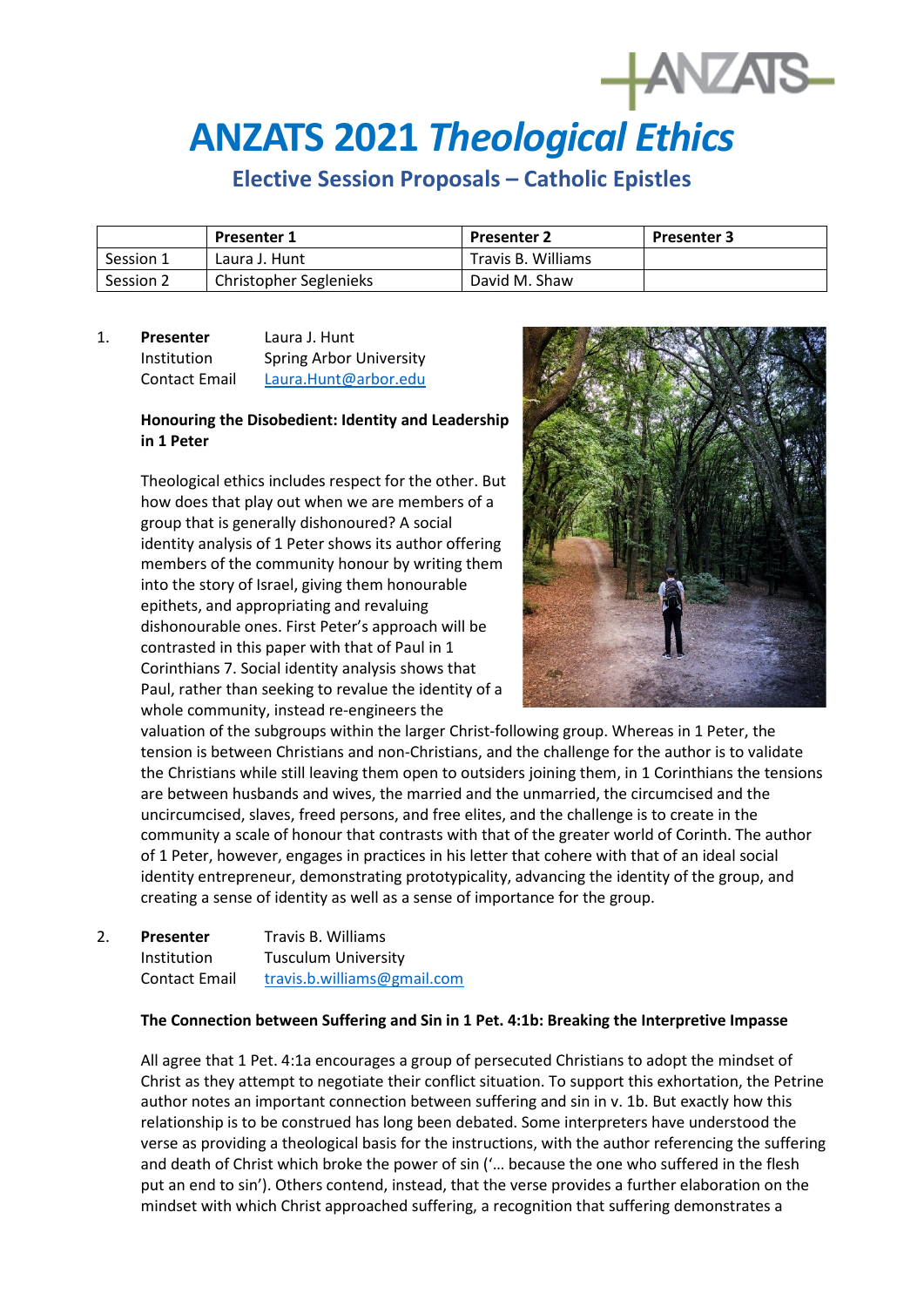person's commitment to avoid participating in sinful acts ('… namely, that the one who suffers in the flesh has ceased from sinning'). Within the relevant literature, many of the arguments used to support these (and other) views have been volleyed back and forth for years, and as a result, the discussion has grown somewhat stale. This paper seeks a way through the impasse by focusing on the difficult phrase πέπαυται ἁμαρτίας. Through comparative syntactical analysis, the meaning of this construction becomes clear, and it, in turn, serves as the foundation for reconstructing the relationship between sin and suffering.

3. **Presenter** David M. Shaw Institution Perth Bible College Contact Email [dshaw@pbc.wa.edu.au](mailto:dshaw@pbc.wa.edu.au)

#### **The Devil in the Details: The Role of the Devil in the Development of Christian Social Identity and the Missional Posture of the Church in 1 Pet 5:8**

When one considers the background and context of 1 Peter—namely the suffering that may be endured on account of hostile family, neighbours, colleagues, or various other opponents—the surprise that comes in 1 Peter 5 is that the Petrine author does not identify any of these people as the ones who are ultimately responsible for the church's suffering. Instead, he points his finger squarely towards a spiritual source of suffering, specifically, the Devil—the accuser who opposes God's people. The question is: Why would Peter communicate in such a way?

Utilizing Social Identity and Narrative Transportation Theories, this paper examines the role of the Devil in 1 Pet 5:8 for the formation of Christian social identity and subsequent missional posture of the church. I seek to demonstrate how, at various points, the strategies employed within 1 Peter refute the usual social identity processes expected in the pursuit of positive social identity. By applying OT exodus motifs for positive identity formation and naming the Devil as the true enemy of the church, Peter refuses to incriminate directly opponents of the early church, thus avoiding the propagation of any "us versus them" mentality. In so doing, he clears the way for believers to engage with their wider communities not as enemies to be defeated, but as fellow bearers of God's image to be loved.

4. **Presenter** Christopher Seglenieks Institution Bible College SA Contact Email [cseglenieks@gmail.com](mailto:cseglenieks@gmail.com)

#### **Conquering Faithfulness: The Rhetoric of Faith in 1 John**

1 John uses πίστις to evoke a desired response to key concerns in 1 John that encompass both doctrinal and ethical issues. The letter begins with an ethical focus, with the description of God as faithful (1:9) giving the model for human faithfulness. Then πιστεύω is used in the construction of an out-group, opponents who are deceivers and not to be trusted (4:1–6). In chapter 5, 1 John turns to the sort of πίστις that the audience should have. 1 John 5:1–5 is framed by encouragements to continue believing in the identity of Jesus, the central doctrinal issue. The use of perfect tense verbs (4:16; 5:1) indicate an audience who already believe, thus a rhetorical function to encourage continued adherence. The statements of propositional belief bookend ethical material. In the context of both the propositional and ethical instructions, there is a goal which is to conquer the world (5:4–5). While the one who believes rightly is the one who conquers (5:5), it is ἡ πίστις ἡμω̈ν that is the victory (5:4). To understand this simply as continued adherence to right doctrine overlooks the shift from verb to noun. The semantic range of πίστις encompasses both trust/belief and faithfulness (see Gupta 2020). In this context, the noun is better understood as 'faithfulness', including not merely continued adherence to doctrine but ongoing ethical action